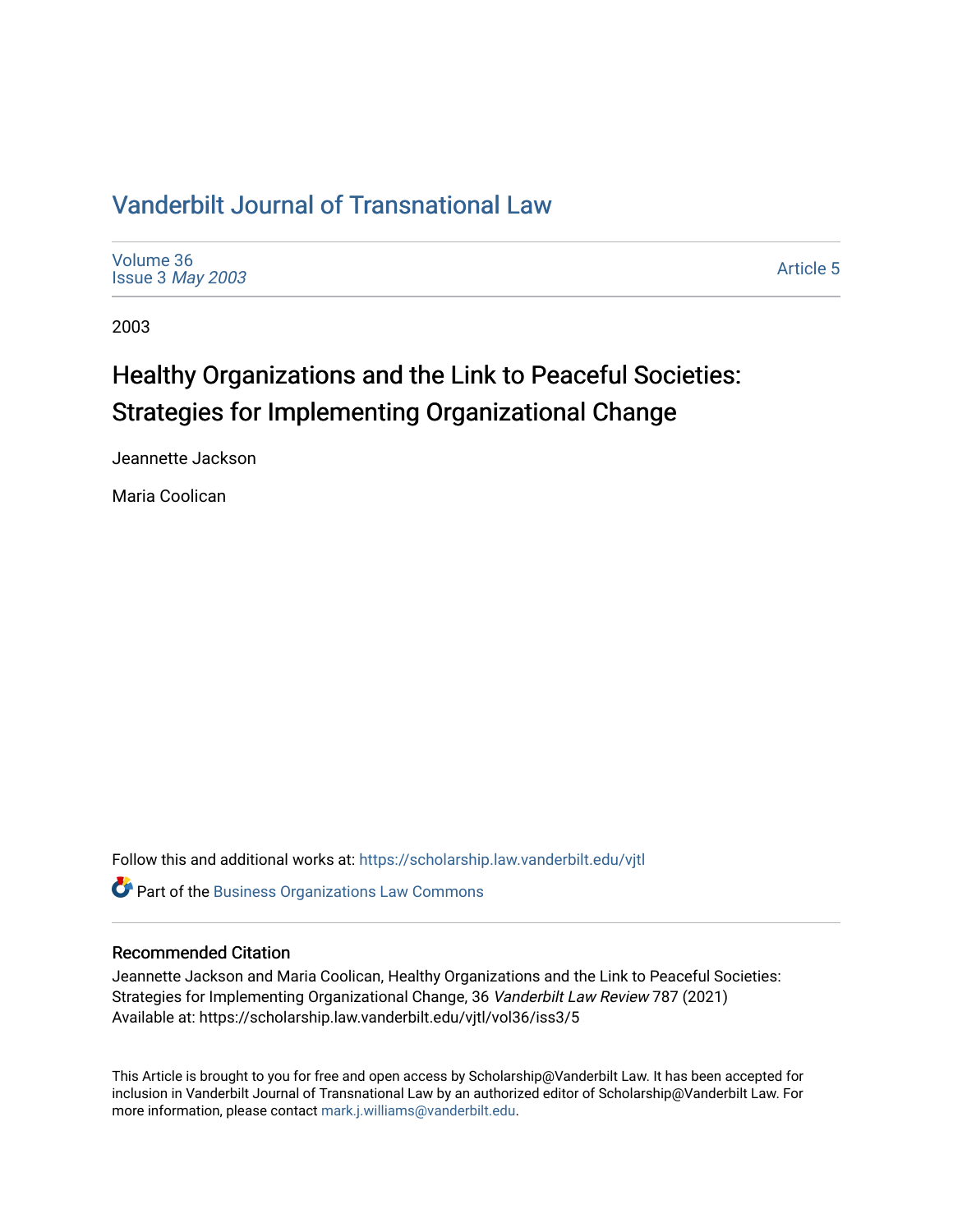# **Healthy Organizations and the Link to Peaceful Societies: Strategies for Implementing Organizational Change**

*Jeannette Jackson\* Maria Coolican\**

#### ABSTRACT

*This Article focuses on the impact that the organizational structure of a corporation can have on fostering a peaceful outside world. In this Article, the Authors argue that if an organization is structured to meet the needs of its employees and also cares about its employees and their needs, then the employees will behave civilly and respectfully. Furthermore, the Authors argue that the organization structured in such fashion will then be conducive for healthy organizational growth and positive conflict resolution. The Article posits that families, schools, religious organizations, social groups, and business organizations all have the potential of contributing to a morepeacful society by creating "rules of the game" that require and intentionally facilitate respectful, civil, and peaceful behaviors of their members. The Article concludes that a respectful way of working together will often spill over into behavior outside of the organization, which will facilitate positive change toward a peaceful world.*

### TABLE OF **CONTENTS**

|     | 788  |
|-----|------|
|     | -789 |
| TH. | 791  |

**<sup>\*</sup>** Director, Grosvenor Associates, Inc., **1130** W Washington Street, Ann Arbor, MI 48103, (734) 417-6429 and (734) **417-6806,** jeannettej@aol.com.

**<sup>\*\*</sup>** Director, Grosvenor Associates, Inc., **1130** W Washington Street, Ann Arbor, MI 48103, (734) 417-6429 and (734) **417-6806,** mariajc@umich.edu.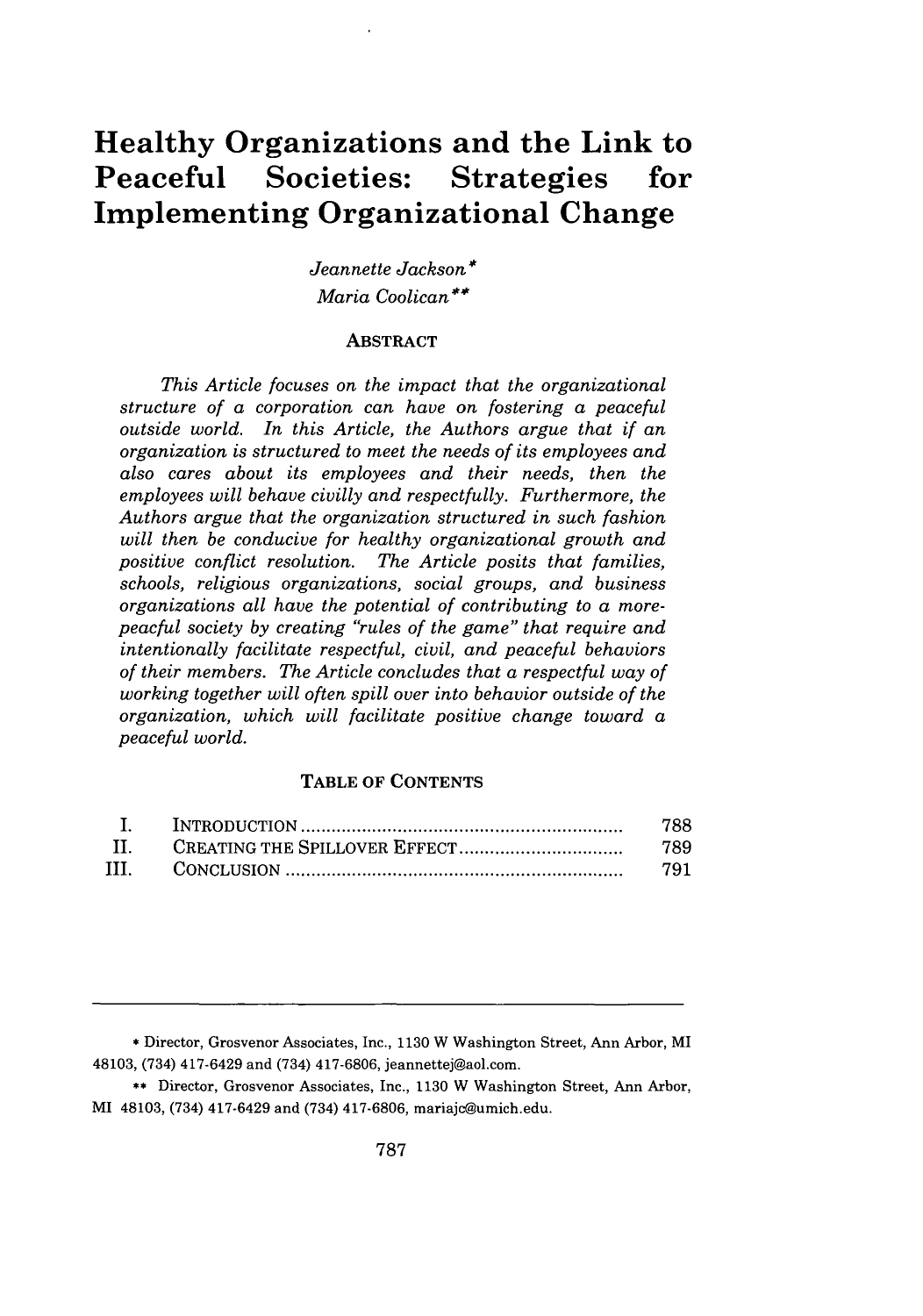#### I. INTRODUCTION

When designing and implementing an organizational change process, we intentionally and significantly impact the lives of the human beings who make up the organization. Most individuals spend a majority of their time, often at least five days each week, in an organizational setting or framework. If the organization is structured in a way that recognizes the needs of the employees, has a code of behavior-oftentimes referred to as the organizational values—that is civil and caring, uses this code of behavior to give developmental feedback to employees, and creates opportunities for a variety of networks between people, then the environment is very likely to be conducive for healthy organizational growth. If people are expected to behave respectfully and in a civil fashion, and if the organization intentionally promotes such behavior, the continuous, daily reinforcement of a respectful way of working together will often spill out into behavior outside of the organization. If we hope to impact society and the ways in which we all live together, we are obligated to consider how to positively impact the thinking and the behavior of individuals at all stages of life and in a variety of organizational settings. Families, schools, religious organizations, social groups, and business organizations all have the potential of contributing to a more peaceful society by creating "rules of the game" that require and intentionally facilitate respectful, civil, and peaceful behaviors of their members.

As we seek to structure our working practices with clients who represent a large variety of organizational styles and structures, we continually strive to find innovative and respectful ways that we can help to facilitate positive change. Our goal—indeed, our very ethicis to create those change processes in such a way so as to recognize and respond to the needs of employees or organizational members, and to help to create the conditions that lead to civil and respectful ways of being.

The focus of our work at the recent Corporate Governance and Sustainable Peace Conference (Conference) is on the role that business and other organizational entities can and should play in helping to create peaceful and civil societies. We choose to focus our energies on the organizational level, for this is often where people spend a majority of their time and one where there are established either explicitly or implicitly-codes of behavior that are reinforced over time. When we think about creating momentum toward the ideal of a more peaceful and just society, we know it means affecting individuals at a fundamental, personal level. There is additionally, of course, the question of peace and conflict. We believe in the value of healthy conflict, as well as in the notion that people often need to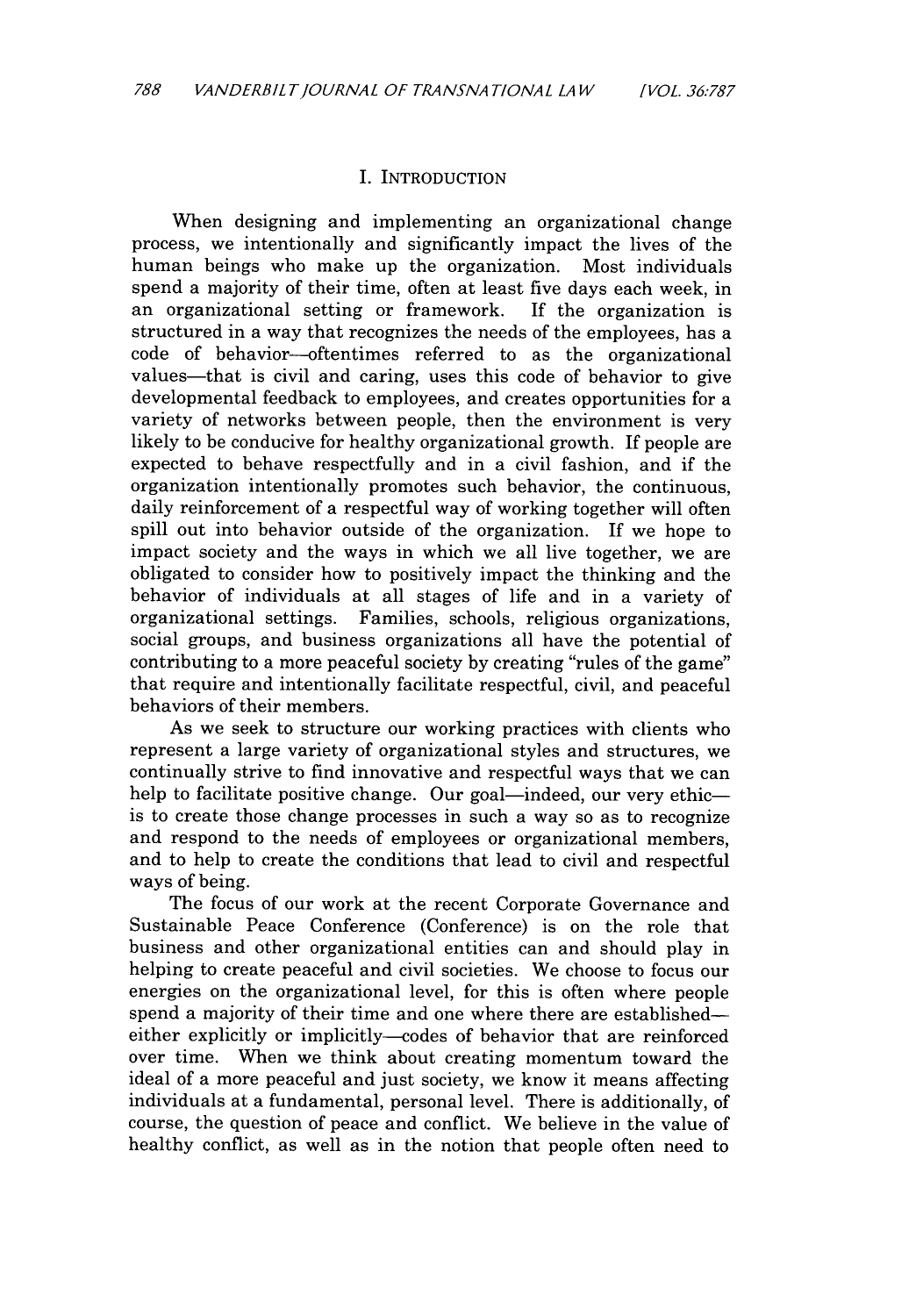learn mechanisms for identifying and dealing with unhealthy conflict. Disputes, differing opinions, divergent values and beliefs, and fundamentally-different ways of viewing the world are examples of the wonderfully-diverse world in which we live; our challenge is to positively harness the energy of these issues and to leverage that energy in our pursuit of peaceful societies.

#### II. CREATING THE SPILLOVER EFFECT

We come, then, to the essential question: how can organizations best and most appropriately affect human behavior in such a way so that a spillover effect of similarly-respectful behaviors into our larger world is most likely to occur? One of the best overall examples of an organization that has "spillover" effects on society is the Pike Street Fish Market in Seattle, Washington. The employees transform the experiences that customers and passers-by have through one-on-one interaction and intense showmanship.<sup>1</sup> The employees embody the company values that support the vision and mission of the company. <sup>2</sup> These values-Play Together; Be There; Make Their Day; and Choose Your Attitude-are lived in observable and dynamic ways.<sup>3</sup> It is not surprising, therefore, to find that these values and ways of behaving are infectious and leave the customers feeling as though they, too, have the possibility of living their lives in similarly-positive ways.

Pike Street uses these values to guide their everyday actions and behaviors that make the vision of being "the greatest fish market in the world" come alive. $4$  The employees interpret the values individually; for example, no one tells them exactly how to "play together" or "be there" or "make their day"-they choose.<sup>5</sup> There is a tremendous sense of personal freedom in this choice. Interestingly, it is the focus on the small actions and the specific attitudes and behaviors of the employees that appears to create such a vibrant and successful company. Our experience with similar organizations is that it is the everyday actions in which each employee is willing to engage that makes the organizational vision a reality.

Our belief is that the world cannot be changed until a significant majority of individuals in the world are encouraged to move in this direction. If one looks at the world as a whole, it is made up of

<sup>1.</sup> *See* Denny Moreen, *Fish! And Other Fauna, at* http://www.bfs.ucsd.edulbbs/ postit/dec2001/Fish\_seminat. htm.

<sup>2.</sup> *See* Training Systems, *Inspiring Tips, at* http://www.trainingsys.com/ tips/inspire0203.html.

<sup>3.</sup> *Id.*

<sup>4.</sup> *See* Charthouse Learning, *The Fish! Philosophy, at* httpJ/www.charthouse. com/charthouse/prodfilm-fm-filmsfish.asp.

<sup>5.</sup> *Id.*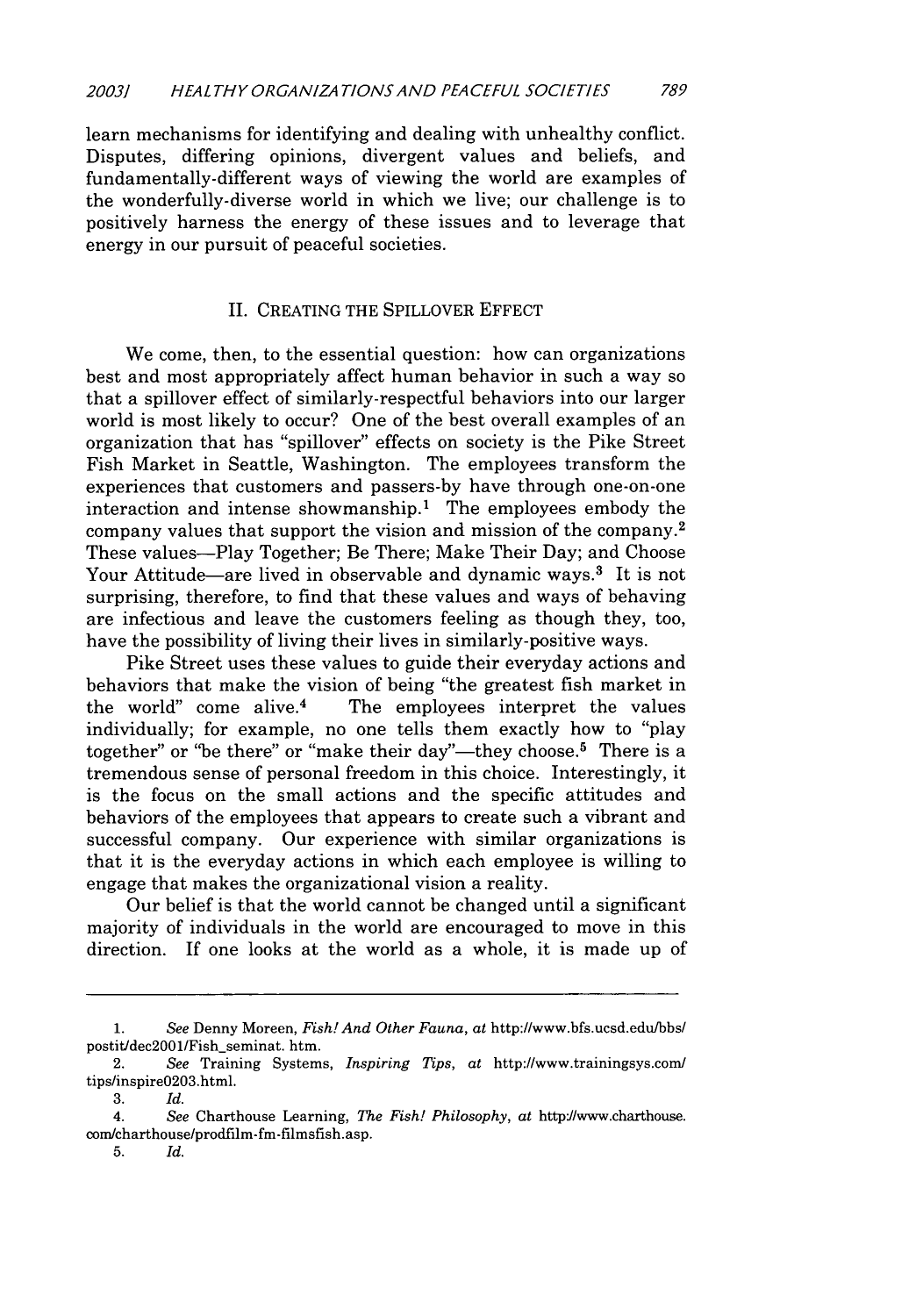millions of organizations from the largest political unit to the smallest family or tribe. The core question for us in our work is how to have an impact on the individuals within these organizations. It is the rare individual who is completely on his or her own and without significant organizational contact. In our work with the Conference, we choose to focus on the unit of the business organization. Business organizations are responsible for millions of individuals who often work almost half their waking hours within such a structure. If we believe that one's environment has a significant and lasting impact on one's behavior and choices, it then becomes obvious that the business organization is an entity that can provide the organizational structure and social leadership to help shape positive individual behaviors.

There are a few key areas in which an organization can explicitly promote some of these positive behaviors. First, organizational leadership is, perhaps, the most important of these areas. What the leader says and holds people accountable for is critical in whether people believe in the goals and values of the organization. The leader must be willing to make the hard decisions about people who do not uphold the goals and values of the organization. Through the identification of those organizational goals and values, people learn the norms of the organization and what is expected from them in terms of work content and behavior.

Second, the ways in which the organizational structure values the feedback process can have a powerful effect on people. This is the key tool for influencing behavior on the job, as it is directly related to monetary and psychological rewards and consequences.<sup>6</sup> Evaluations are best accomplished when they are framed as a developmental experience. In addition, we find that individuals can accept feedback much more readily when they understand the psychological response to feedback, when they are asked to evaluate themselves as a part of the process, and when they trust the individual giving them the feedback. 7 At a leadership or board of directors level, the process of self-evaluation is a critical piece of the feedback process. We have seen success at this level by framing the self-appraisal as a positive, non-threatening, collegial, and growth-oriented procedure.

Third, the area of conflict resolution is one that has huge potential for modeling appropriate and ethical behaviors. Many people do not have the skills to navigate conflict, and business has an opportunity to shape how people react to and manage conflict situations. How individuals manage, discuss, and learn from conflict has everything to do with organizational culture, and closely reflects

*7. See id.*

<sup>6.</sup> *See* HR On Campus, *Tool Helps Managers Evaluate Employees, Improve Performance,* Feb. 10, 2003, *available* at LEXIS, News Group File.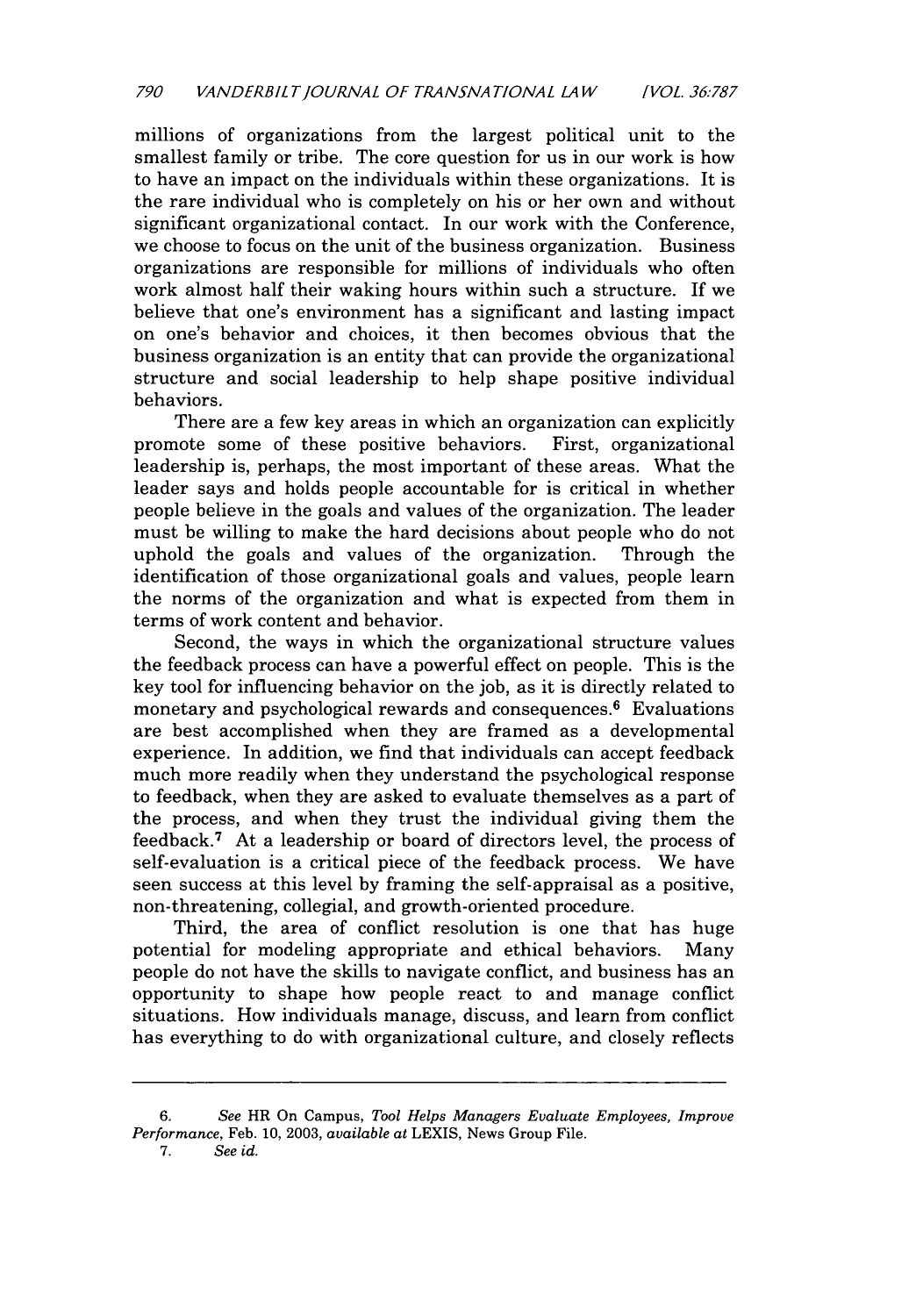the organizational values. Conflict resolution is heavily based on the construct of trust. $8$  Trust, in turn, is based heavily on the depth of relationship and sense of safety.<sup>9</sup> Knowing, for example, that one will have to see someone again and again and again makes a difference in how one chooses to behave. We believe this has implications for creating opportunities for employees, customers, and community members to meaningfully connect.

We find particularly powerful energy around the fourth core area in which organizations can explicitly influence behavior: that of creating and facilitating "small wins" within an organization. Karl Weick's framework of how small wins can generate energy and lead to significant organizational change is one way to think about how to engage the organization in what is important.<sup>10</sup> According to Weick, a small win is "a concrete, complete, implemented outcome of moderate importance." $11$  We choose to think about and use this construct as being less about social problems, and more about social growth and the creation of healthy organizations that impact people's behavior.

Finally, the notion of respectful attention to human needs within an organizational setting is one of the most powerful ways that organizations can facilitate positive behavior. Based largely on the work of Abraham Maslow, we know that it is only when we meet people's basic needs that they can then focus on higher and more cognitive levels of operation. We are all a blend of our personal and professional lives, and if the business shows caring and concern for personal circumstances, while still holding people accountable for results in a reasonable way, the business is likely to build a strong sense of loyalty. This building of community is what often keeps people at a job even when they may not care for the content of the work or for the wages.

#### III. CONCLUSION

The pursuit of peaceful ways of living together is one that is at the very core of who we are as an organization and what we strive for every day as we work with a wide variety of clients. By making this pursuit explicit, and by examining the ways in which organizational structures and practices can be designed and developed to positively impact human behavior, we have the possibility—indeed, the very

**<sup>8.</sup>** *See Violence and Control: A New Book Offers Insight into Prevention, Serious Attacks in the Workplace,* FIN. TIMES, Sept. 22, 1999, at 36.

**<sup>9.</sup>** See *id.*

<sup>10.</sup> See Karl Weick, *Small Wins: Redefining* the Scale of *Social* Problems, 39 AM. PSYCHOL 40 (1984)

<sup>11.</sup> *Id.*